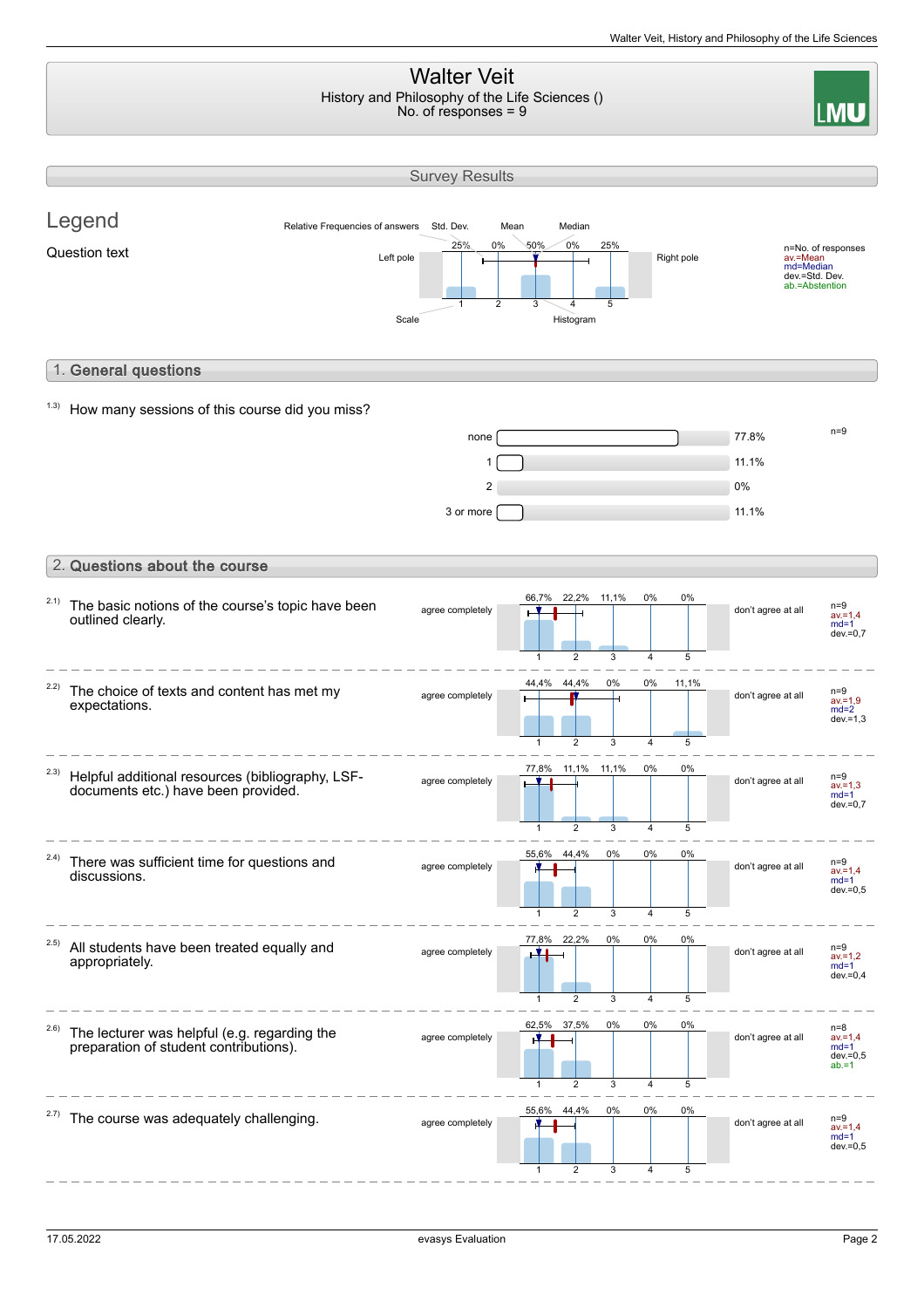| (2.8) | Only if it was not (quite) adequately challenging, was<br>it rather              | The evaluation will not be displayed due to low response rate. |                         |                                                 |         |                              |              |                    |                                              |
|-------|----------------------------------------------------------------------------------|----------------------------------------------------------------|-------------------------|-------------------------------------------------|---------|------------------------------|--------------|--------------------|----------------------------------------------|
| 2.9)  | The workload was appropriate.                                                    | agree completely                                               |                         | 33,3% 66,7%<br>$\overline{2}$                   | 0%<br>3 | 0%<br>$\boldsymbol{\Lambda}$ | 0%<br>5      | don't agree at all | $n=9$<br>$av = 1,7$<br>$md=2$<br>$dev = 0.5$ |
|       | <sup>2.10)</sup> Only if the workload was not (quite) appropriate, was it rather |                                                                |                         |                                                 |         |                              |              |                    |                                              |
|       |                                                                                  | too high                                                       |                         |                                                 |         |                              |              | 100%               | $n=1$                                        |
|       |                                                                                  | too low?                                                       |                         |                                                 |         |                              |              | 0%                 |                                              |
|       | <sup>2.11)</sup> I have learned a lot thanks to this course.                     | agree completely                                               | 88,9%                   | $0\%$                                           | 11,1%   | 0%                           | $0\%$        | don't agree at all | $n=9$<br>$av = 1,2$<br>$md=1$<br>$dev = 0.7$ |
| 2.12) | Altogether I would say this course has been a<br>success.                        | agree completely                                               | 77,8%<br>$\overline{1}$ | $\overline{2}$<br>11,1% 11,1%<br>$\overline{2}$ | 3<br>3  | 4<br>0%<br>4                 | 5<br>0%<br>5 | don't agree at all | $n=9$<br>$av = 1,3$<br>$md=1$<br>$dev = 0.7$ |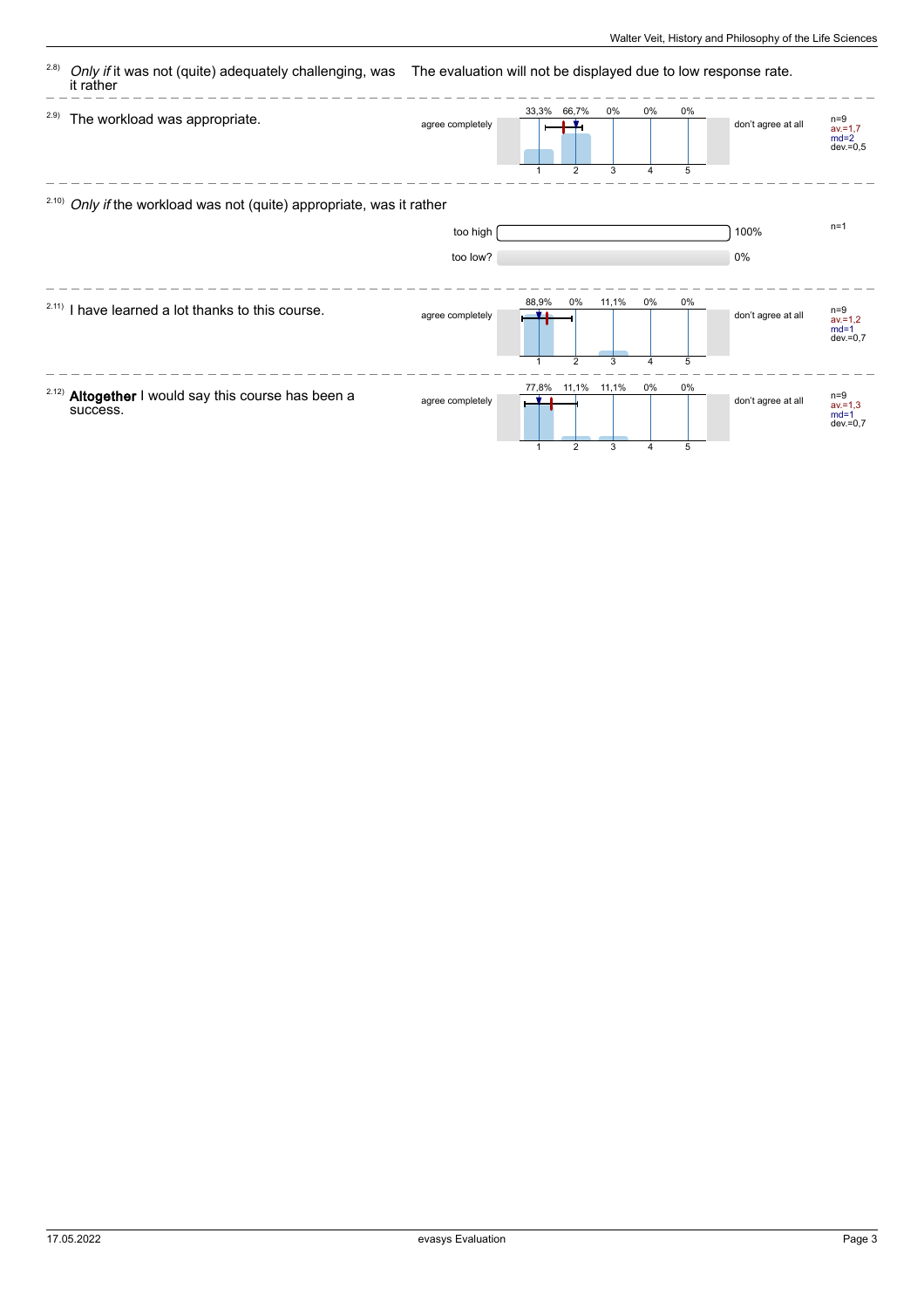# Profile

#### Subunit: Fakultaet\_10\_PHI

Name of the instructor: Walter Veit Name of the course:

History and Philosophy of the Life Sciences

(Name of the survey)

Values used in the profile line: Mean

### 2. Questions about the course

| 2.1)  | The basic notions of the course's topic have<br>been outlined clearly.                  | agree<br>completely |  |  | don't agree at<br>all | $n=9$ | $av = 1,4$ | $md=1,0$ | $dev = 0.7$ |
|-------|-----------------------------------------------------------------------------------------|---------------------|--|--|-----------------------|-------|------------|----------|-------------|
| 2.2)  | The choice of texts and content has met my<br>expectations.                             | agree<br>completely |  |  | don't agree at<br>all | $n=9$ | $av = 1.9$ | $md=2.0$ | $dev = 1,3$ |
| 2.3)  | Helpful additional resources (bibliography, LSF-<br>documents etc.) have been provided. | agree<br>completely |  |  | don't agree at<br>all | $n=9$ | $av = 1.3$ | $md=1.0$ | $dev = 0.7$ |
| (2.4) | There was sufficient time for questions and<br>discussions.                             | agree<br>completely |  |  | don't agree at<br>all | $n=9$ | $av = 1.4$ | $md=1,0$ | $dev = 0.5$ |
| 2.5)  | All students have been treated equally and<br>appropriately.                            | agree<br>completely |  |  | don't agree at<br>all | $n=9$ | $av = 1,2$ | $md=1,0$ | $dev = 0.4$ |
| (2.6) | The lecturer was helpful (e.g. regarding the<br>preparation of student contributions).  | agree<br>completely |  |  | don't agree at<br>all | $n=8$ | $av = 1.4$ | $md=1.0$ | $dev = 0.5$ |
| 2.7)  | The course was adequately challenging.                                                  | agree<br>completely |  |  | don't agree at<br>all | $n=9$ | $av = 1.4$ | $md=1.0$ | $dev = 0.5$ |
| 2.9)  | The workload was appropriate.                                                           | agree<br>completely |  |  | don't agree at<br>all | $n=9$ | $av = 1.7$ | $md=2,0$ | $dev = 0.5$ |
|       | 2.11) I have learned a lot thanks to this course.                                       | agree<br>completely |  |  | don't agree at<br>all | $n=9$ | $av = 1.2$ | $md=1.0$ | $dev = 0.7$ |
|       | 2.12) Altogether I would say this course has been a<br>success.                         | agree<br>completely |  |  | don't agree at<br>all | $n=9$ | $av = 1.3$ | $md=1.0$ | $dev = 0.7$ |
|       |                                                                                         |                     |  |  |                       |       |            |          |             |